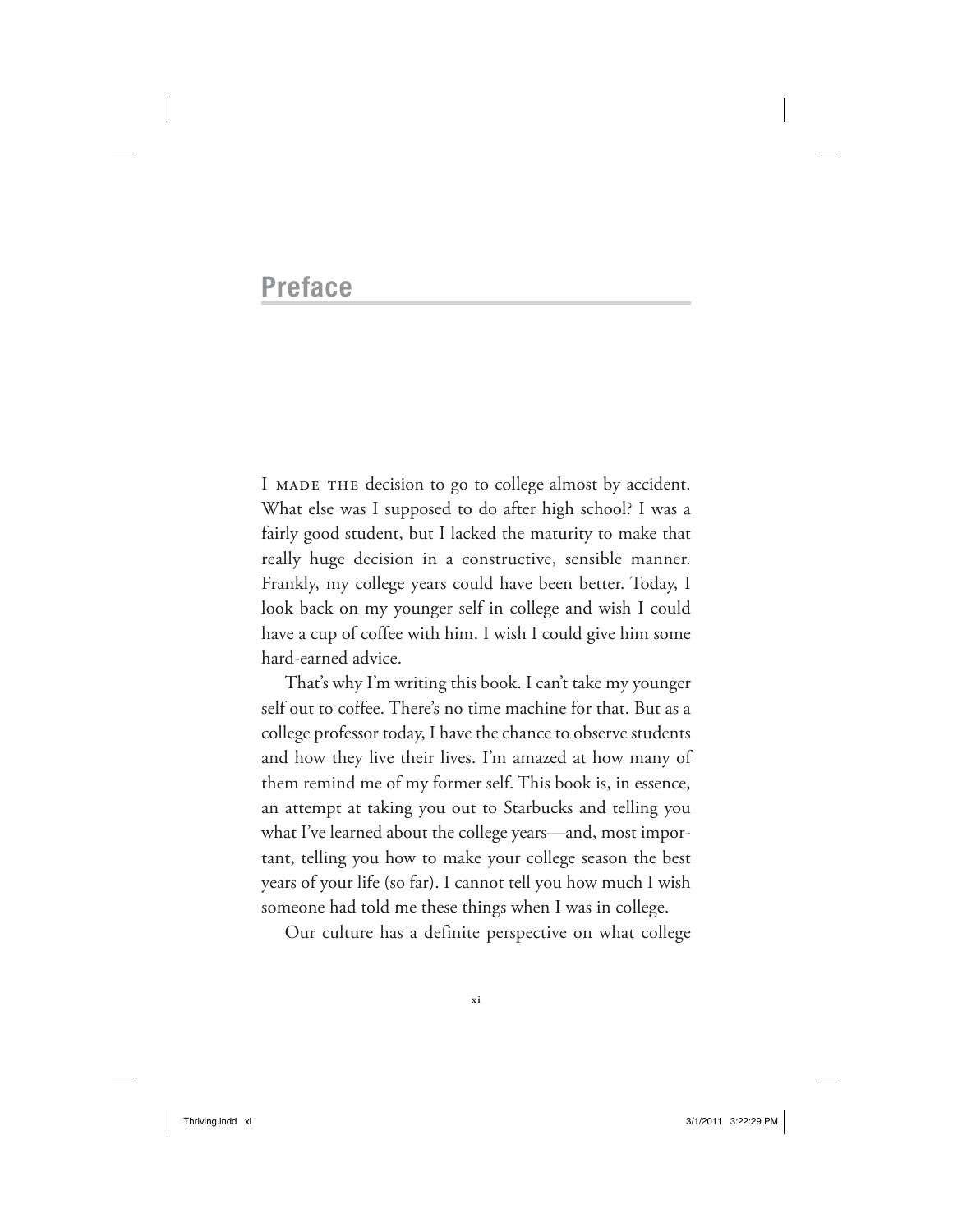## xii | THRIVING at COLLEGE

should involve. If you follow it, you'll throw your best years away, chasing experience after experience, mastering video games, hanging out at the mall, watching movies, and generally delaying responsibility. They'll tell you that college is about having fun, living it up. And they'll say that avoiding true adulthood doesn't need to end at graduation. Last year four out of five graduates moved back in with Mom and Dad. Seven in ten did not have a job lined up when they walked the stage on their big day, having just spent \$100,000 and 20 percent of their lives. True, some of these factors were influenced by a weak economy. But the fact remains that our culture promotes the idea of prolonged adolescence.

Did you recently graduate from high school? Not sure what you'll do next? You are not alone. I've been there. It's one of the biggest decisions you'll ever make. But highschool graduation is also a milestone toward something else. It's a step toward functional independence from Mom and Dad—a big step. If your parents love you, they established rules in your household. But at almost any college you can name, I guarantee you that nobody will tell you when to go to sleep, when to wake up, when to do your homework, when to turn off your PlayStation, and when to say no to another late-night donut or movie.

What do you want to be when you graduate? I'm not asking what you want to *do*, but what you want to *be*. A typical twenty- two- year- old in our day is unstable, uncertain, and unrealistic. I was, too, and not that long ago. College students tend to have a million ideas for what they want to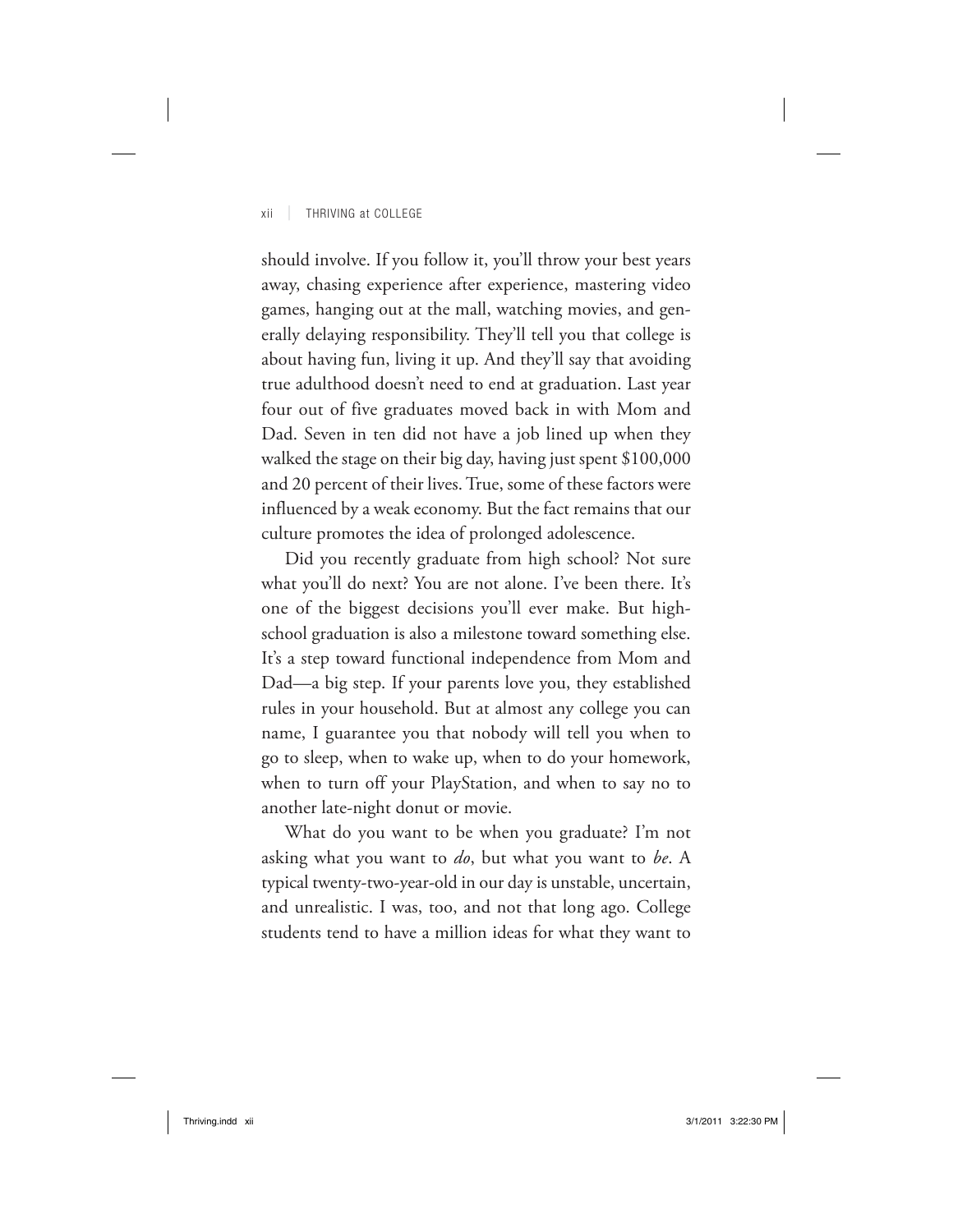Preface | xiii

do and no idea how to get there or if they're even good at it. Our society tends to make people feel so "affirmed" all their lives that they lose the proper, objective basis for affirmation: a gift, a talent, a skill, as demonstrated by some accomplishment. Instead, everyone gets a trophy in Little League for showing up. When people are regularly reminded how special and talented they are, they're shocked when they're shuffled off the stage of their latest obsession, like another failed *American Idol* contestant.

It doesn't have to be that way. You don't have to fritter away your college experience, going from parties to cramming sessions week in and week out without any overarching purpose. You don't have to experience "failure to launch." You can be a productive, fruitful, godly adult at an early age. You can avoid "think[ing] of [yourself] more highly than [you] ought" and instead think of yourself "with sober [realistic] judgment" (Romans 12:3). And if you are a Christian, a life of fruitful obedience— a life devoted to good works— is the only appropriate response to what God has done for you (Titus 3:8). Let's look at a pair of examples.

In 1924, a young boy named John moved with his family to Martinsville, Indiana, just when he was starting high school. John was strongly influenced by his father, who raised him to work hard at school and on the farm and gave him mottoes like these: *Don't whine, don't complain, and don't make excuses*. When the chores and homework were done (and only then), John found time for basketball— and for leading his team to the state championship finals for three consecutive years.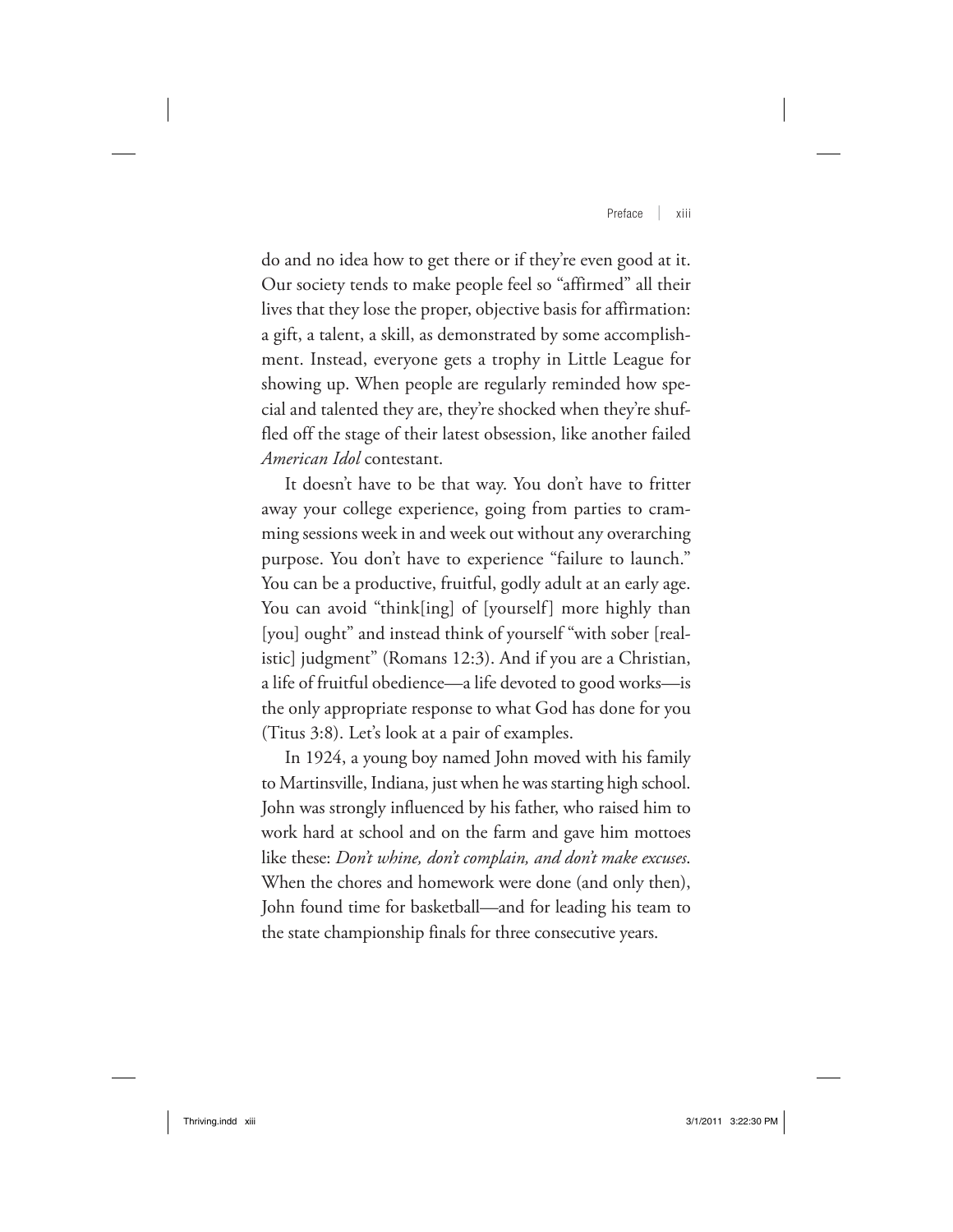## xiv | THRIVING at COLLEGE

But John's father wasn't very interested in basketball. He was far more interested in his son's character. He wanted his son to never stop striving to develop his full, God-given potential and to give maximum effort in the classroom, on the farm, and on the court. By example he taught longsuffering and faithfulness. At one point Dad lost the family's farm because of some freak illness that spread among the animals, killing them. Dad never complained or whined, not even to the banker who took the property. How different from the entitlement mentality of our day.

John worked his way through college at Purdue University. While he studied English, a field in which he later taught, he also played basketball and helped his team win a national championship in 1932. Later that year, with the events of the Great Depression, John lost his life's savings less than a week before he was supposed to marry Nell, his high-school sweetheart. Like his dad, John never whined, complained, or made excuses. A friend of the family heard about his loss and gave him a small loan. The day after his wedding, John left town for a weeklong job. He had to start paying the bills and paying back that loan.

John's age in 1932? Twenty-two years old. John was more mature, hardworking, and responsible at twenty-two than most young men today are at thirty-two.

Why? John thought that doing his very best at everything was *just the normal thing to do*. He later coached at the college level and taught his players nuggets of gold: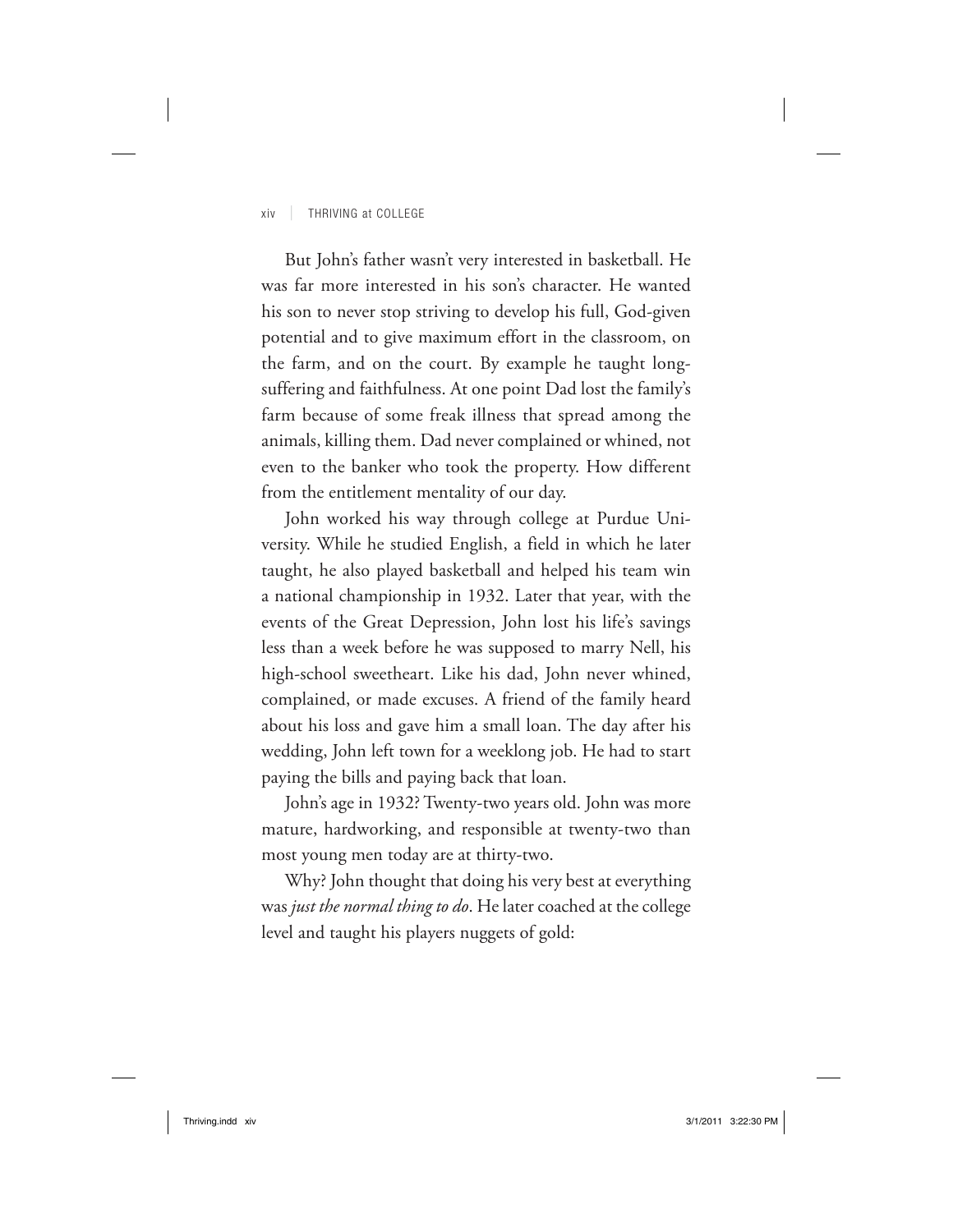Preface | xv

- "Don't try to be better than someone else. But never stop trying to be the best you can be."
- "When you blame others, you are trying to excuse yourself."
- "No one is an overachiever. How can you rise above your level of competency? No, we're all underachievers to different degrees. . . . Don't measure yourself by what you've accomplished, but rather by what you should have accomplished with your abilities."
- "Failing to prepare is preparing to fail."

Not surprisingly, this man went on to become the most successful, most accomplished basketball coach in the history of the sport, winning ten national championships in his last twelve years at UCLA. His name was John Robert Wooden, and he died in the summer of 2010, just a couple of months shy of his one-hundredth birthday.

But basketball wasn't John's life, and winning wasn't everything to him. John told others, "There is only one kind of life that truly wins, and that is the one that places faith in the hands of the Savior."1 He was a deeply humble man, often avoiding the spotlight and living far below his income potential, even until his last days. John had character and principle and even as a young man was wise beyond his years. He forfeited championship opportunities in the 1940s because African American players weren't allowed to compete for the national title (and his team was racially integrated, even in that day). You see, by every indication John was a Christian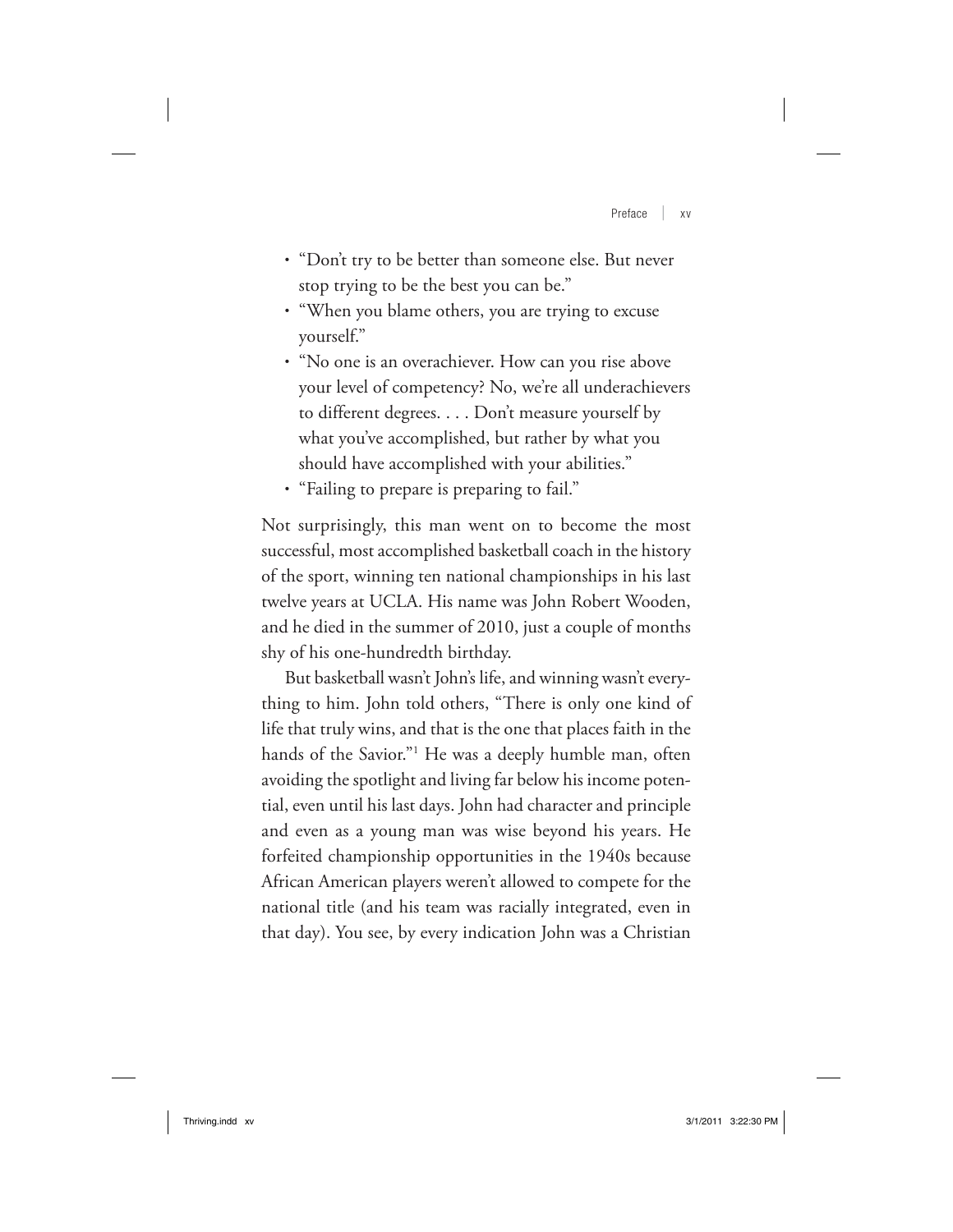## xvi | THRIVING at COLLEGE

above all else. Christianity gave him the grounding, and the perspective, to live a life of incredible fruitfulness and productivity and to embrace adulthood without going through a lengthy period of irresponsible living.

John isn't just some throwback. No, there are John Woodens in our own day. Meet Nick Vujicic, a young man born inexplicably without arms or legs, just one foot to help him motor around. Think you've got it bad? You can only imagine how he got mercilessly teased and bullied in school. Nick began to struggle with suicidal thoughts at the age of eight. Yet he ultimately found hope in the gospel of Jesus Christ, in knowing that Christ provides amazing freedom from both sin and despair and gives amazing hope both in heaven and on earth. Nick took comfort from passages like John 9, which speaks of a man being born blind so that God's glory might be displayed in his life.

Nick learned to see that God had a plan for him, and that through faith in Christ he could triumph in the midst of any adversity. At age seventeen, Nick began sharing his testimony at Bible studies. He received one invitation, then another, and then another, as many lives were deeply impacted by his story. At the age of twenty-three he founded a charitable organization called Life Without Limbs, having already earned a double bachelor's degree in accounting and financial planning from Griffith University in Logan, Australia.

Today, Nick is twenty- eight years old, and he travels all over the world seeking to motivate others and share Christ. He's also been able to live on his own, a long-time dream of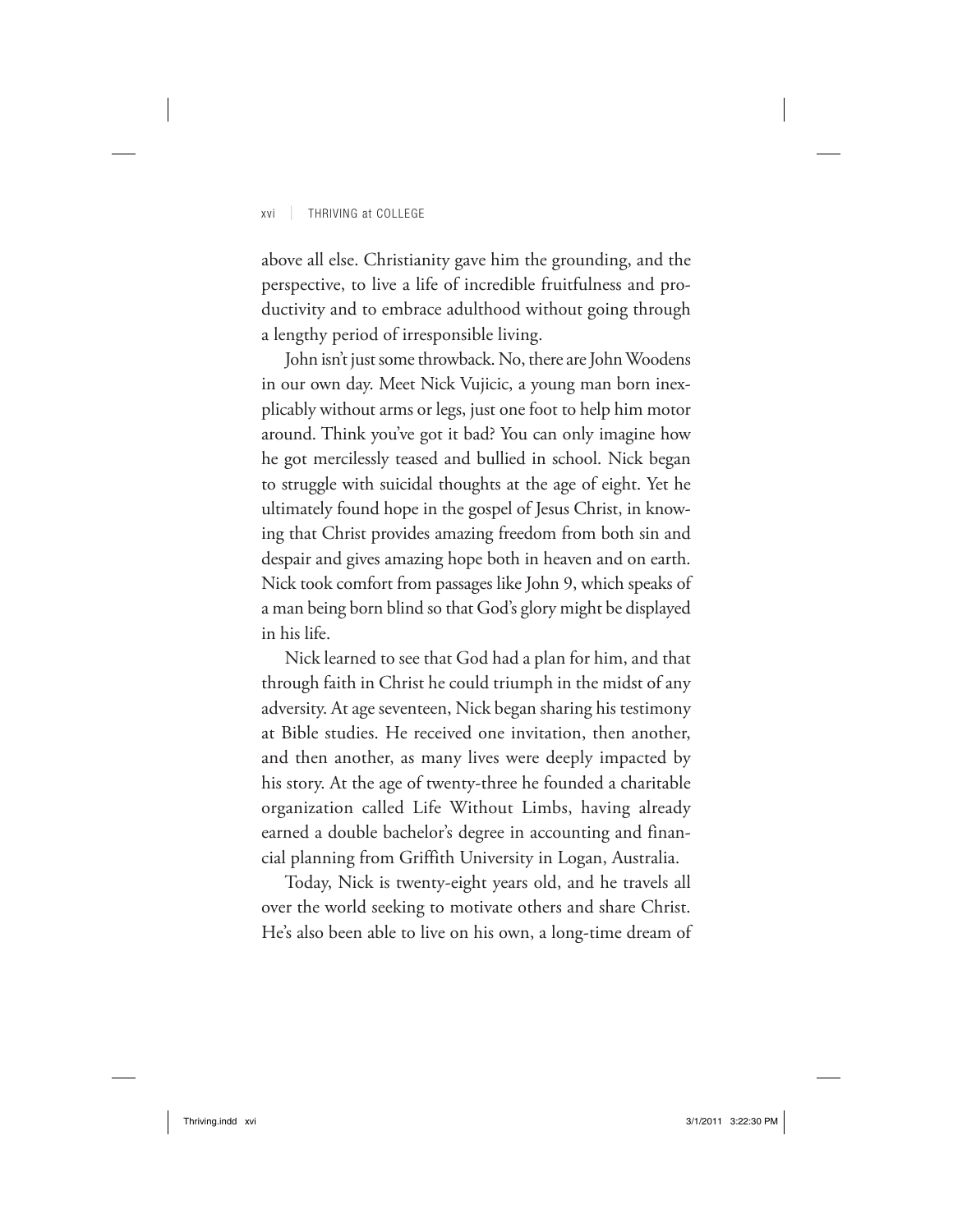Preface | xvii

his. He's developed creative, ingenious ways for turning on the lights, combing his hair, and brushing his teeth. He even puts his college degrees to work, investing in real estate and other industries.

How about you? What's your dream? How do you hope to make a difference? Most of you know, instinctively, that a life of goofing around and hanging out is unfulfilling. I hope you also know that self-centered, workaholic professionalism can't satisfy you, either. Chasing money and prestige is a fool's errand. Its pleasure is fleeting, leaving you with an empty, gnawing hunger for more.

No, you want to be a part of something great. College is about finding your place in God's world— not fitting God into your plans, but finding your place in his— so that you can be a blessing to others. That's what this book is about: *thriving at college*. It's about how to get there, how to avoid getting distracted along the way, how to launch in an awesome way, how to live with maximal impact, and how to change the world in whatever little corner you find yourself. This book is about making your college years the best you've ever had and a launching pad for all that goes with responsible Christian adulthood.

 Perhaps you already have a few years of college under your belt. Your college experience has been good, but you want it to be great. You want to make the most out of the semesters left before graduation. You want to launch out of college in a way that really honors God and everyone who's